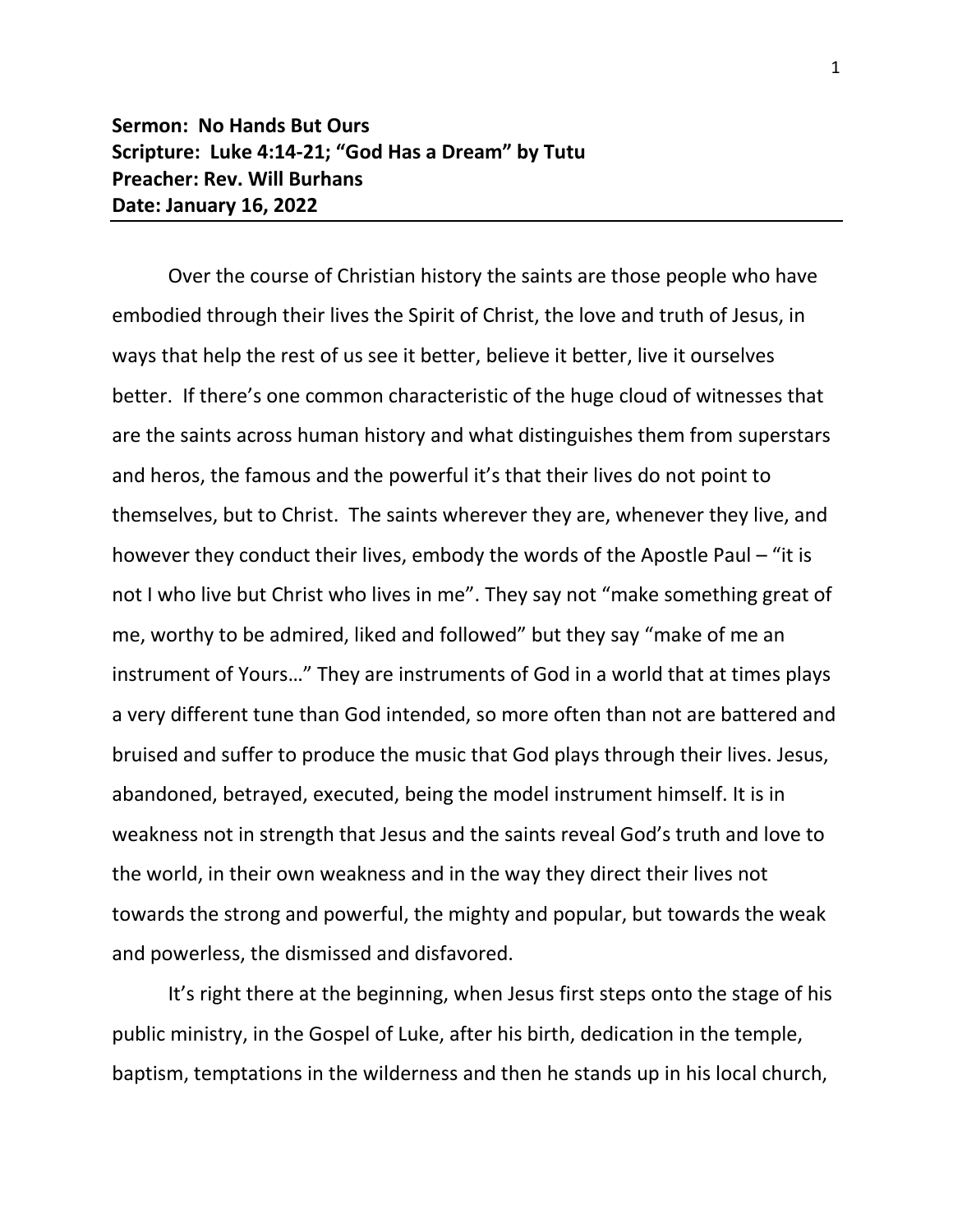his synagogue, and pulls out the Isaiah passage that Maggie just read for us to describe what he is going to be about and, since we know the end of the story, we know this is what is going to get him killed: "I have come to proclaim good news to the poor, freedom for the prisoners, recovery of sight to the blind, to set the oppressed free, to proclaim the year of the Lord's favor."

This, from Jesus' own mouth is his purpose and plan and point. You'd think with how some people interpret the Christian message that he had said "I have come to save souls from eternal damnation if they accept me as their Lord and savior," but that's not there at all in Jesus' own account of his purpose. He is very much focused on transforming the hellish natures of this world into the heaven that God intended this world to be. And since this is what Jesus was about, this is what the saints are about as well. All the household names – Mother Theresa, Martin Luther King Jr, Nelson Mandela, Mahatma Gandhi, Detriech Bonhoeffer, and the far many more who maybe didn't make quite as global an impact but lived similarly to transform hellish social situations here into more just and compassionate scenarios.

The day after Christmas, December 26<sup>th</sup> of this year, one of those more globally recognized saints in our midst died – Desmond Tutu – the Anglican cleric who used his pulpit, his incredible oratory skills, his joyful spirit and his commitment to God's grace and forgiveness to help bring down Apartheid in South Africa and pave the way for a peaceful democratic transfer of power as well as a national process for healing through the Truth and Reconciliation Commission. What an incredible human being he was – not flawless or sinless, for that doesn't make a saint, but rather he allowed himself to be an instrument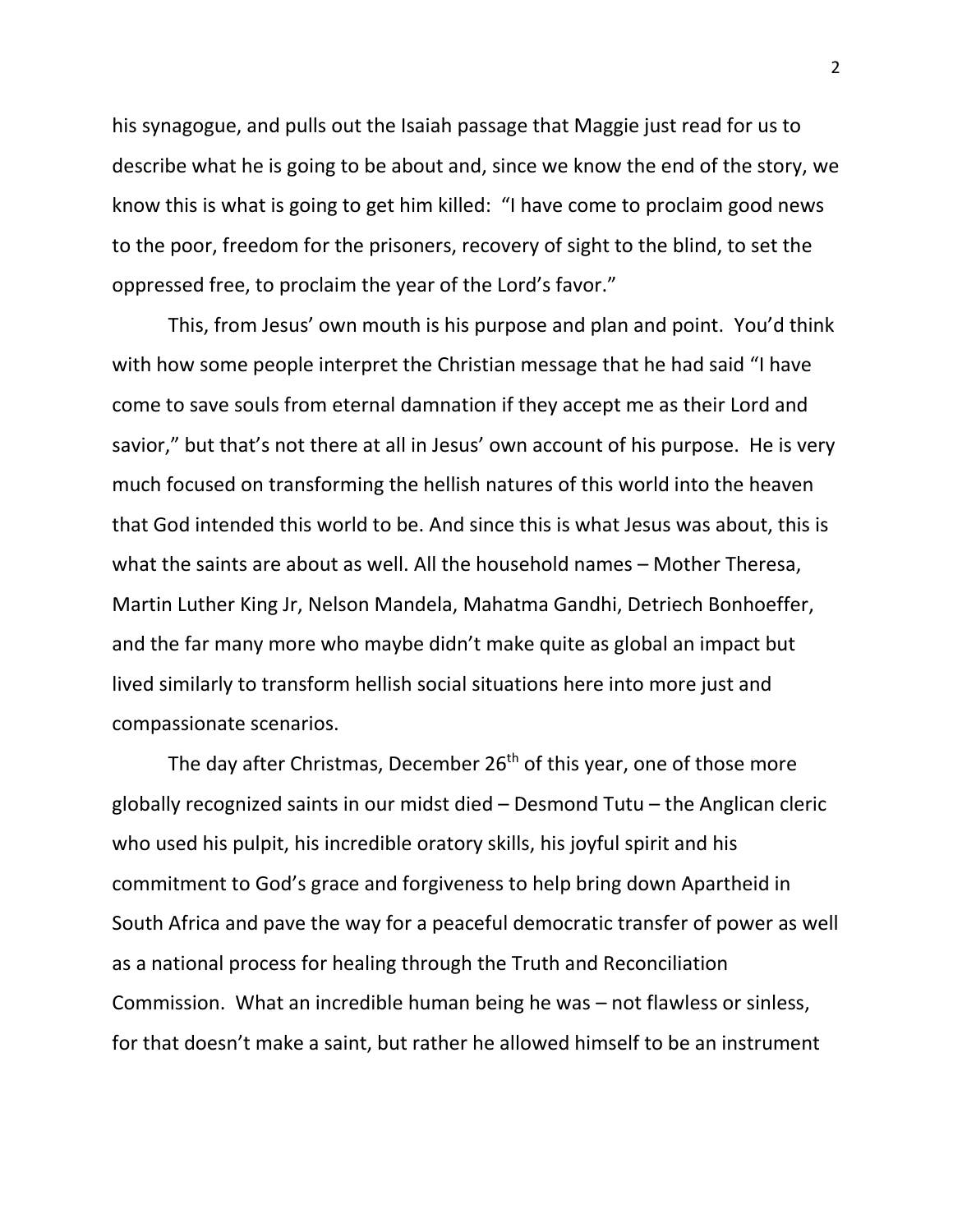of God's love and grace in this violent and troubled world, a revelation through his life of what Jesus intended and intends for this world.

So this morning I'd just like to lift up and share with you 5 ways that Desmond Tutu's life, teaching, and actions bore the marks of Jesus and enfleshed God's intentions for this world. His teachings are summarized in a beautiful little book that I recommend to you called God Has a Dream: A Vision of Hope for Our Time. It's really quite remarkable to read it in this moment that we find ourselves in in this country and will go a long way towards reminding you of God's presence in even the most conflicted and trying of times. Of course there are many more than 5 principles in the book but for this morning I'm highlighting 5 for you: it's a moral universe, no one is irredeemable, God has no hands but ours, God cares about the underdogs, and there is no situation that can't be transformed by God.

So first of all, Desmond Tutu proclaims that God who is the Creator of this world who creates order out of chaos from day one and on-going has created the universe to have a moral order and this is the foundation of our hope in the future. This enabled Bishop Tutu to say to the president of South Africa PW Botha during some of the darkest days of apartheid, that he and other white South Africans should join those trying to dismantle apartheid because they had already won. Despite the objective facts and the horrible circumstances they were at the time still facing, Tutu maintained the deep confidence that God's universe was a moral one and that as a result there was no way injustice, oppression and lies would have the last word. "Of course there were times when you had to whistle in the dark to keep up your morale," Tutu wrote, "and you wanted to whisper in God's ear: 'God we know You are in charge, but can't you make it a little more obvious?'" (p.2) The world has a moral order that will ultimately prevail, all chaos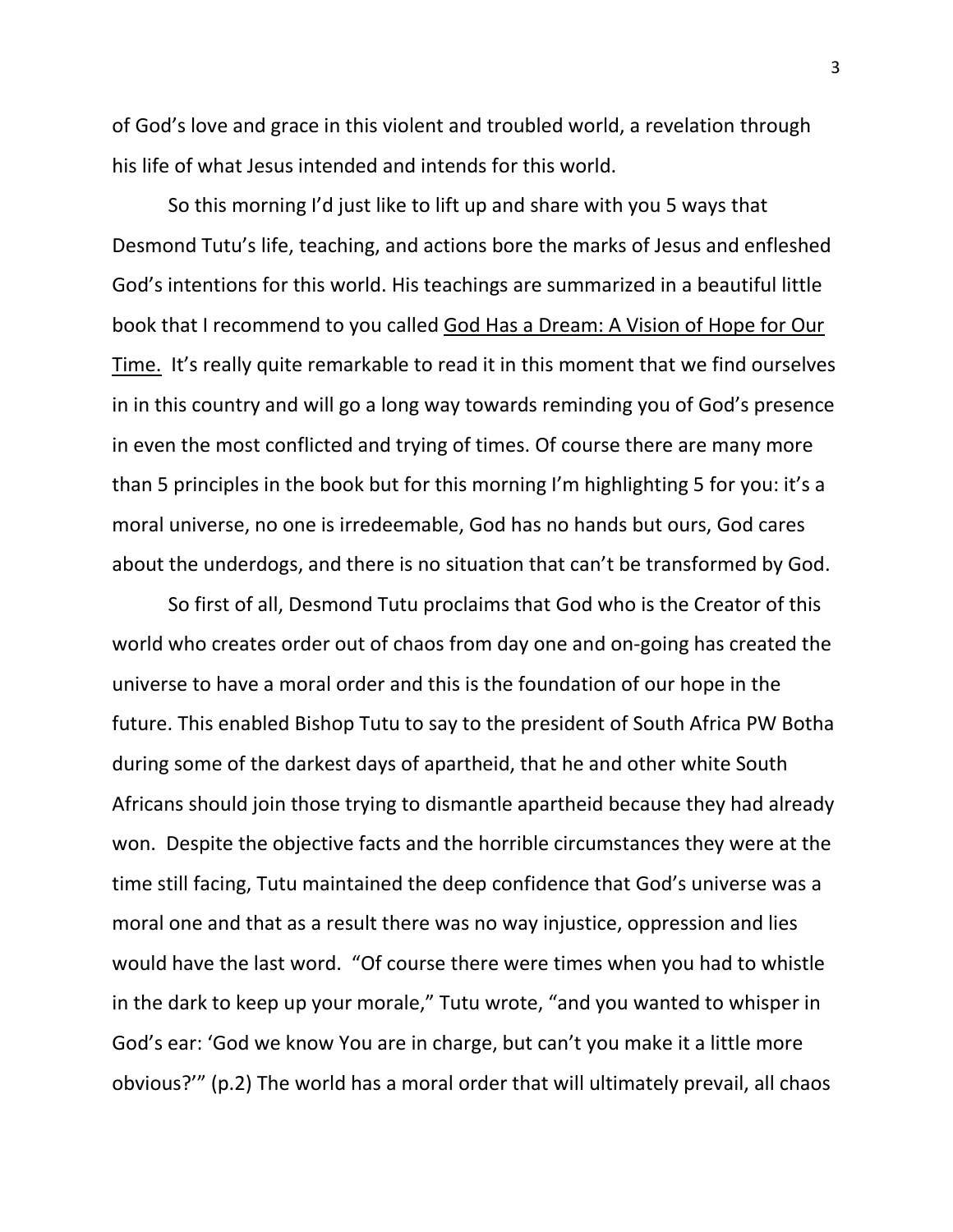and struggle and doubt aside, we must lend our weight to the moral side of the given situation.

Secondly, Tutu proclaimed and insisted, despite the horrors of white brutality against blacks in South Africa to keep them oppressed and in their place, that no one is beyond God's grace, that we ALL have great propensity for evil and we all have great capacity for good. No one, he claimed, inspired as he was by Christ's spirit, is irredeemable. "Not one of us can say with certainty," Tutu wrote "that we would not become perpetrators if we were subject to the same conditioning as those in South Africa, Rwanda, Germany, or anywhere that hatred perverts the human spirit. This is not for one minute to excuse what was done or those who did it. It is, however, to be filled more and more with the compassion of God, looking on weeping that his beloved children [are consumed by fear and hate].... Desmond Tutu forever held out, despite all the hate he got and all the suffering he witnessed, that the only way forward was together and that the oppression of the blacks ultimately oppressed white people as well and that love and forgiveness was how they too would be freed from oppression.

Thirdly, in God's Dream for this world, God wants human partners and needs our hands to do God's work. He refers to a statue in France where the outstretched hands of Jesus were lopped off by vandals and the keepers of that cathedral where the statue stood decided not to restore it saying that it stood as a reminder that God has no hands but ours. Or as the Northern African saint Augustine put it: "God without us will not, as we without God cannot." "When a person is naked," Tutu writes, "God wants to perform the miracle of clothing that person but it won't be with a Carducci suit or Calvin Klein outfit floating from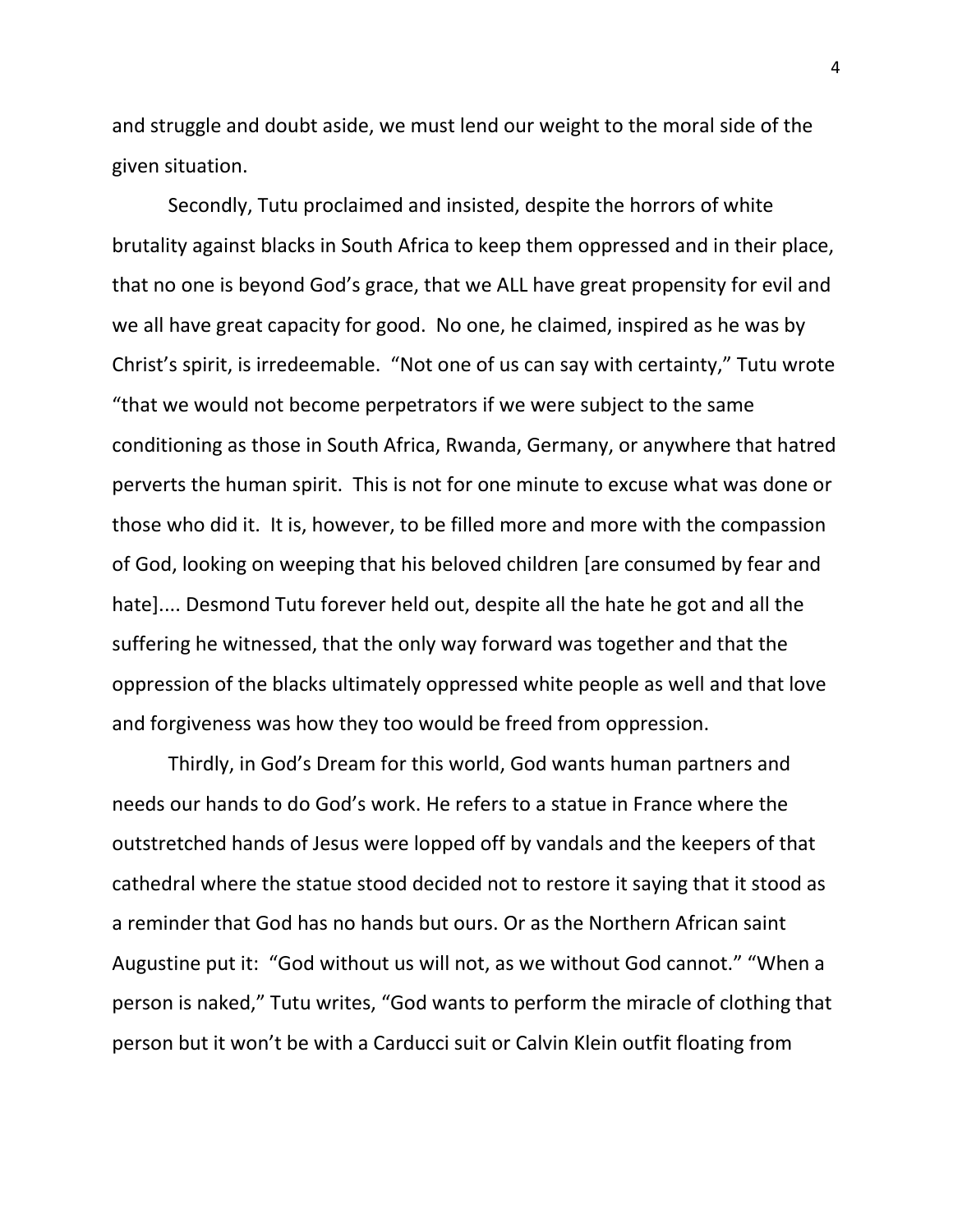heaven, it will be because you and I, all of us, have agreed to be God's fellow workers, providing God with the raw material for performing miracles." (p.60)

Fourth, our scriptures make it clear that we worship a God who is the God of underdogs, a God whose concern is for the poor, the oppressed, those on the margins not the center of society. Those at the center already have their reward. God's eyes and ears are trained for the cry of the oppressed, whether that's the Hebrews in Egypt, the blacks in south Africa, the slaves in our own country, the Jews in Nazi Germany, the Rohingya Muslims in Myanmar, and any number of others. And if we are to follow our Jesus then we must hear the cry of those suffering as well. To remain silent is to take the side of the oppressor. "We must be," Tutu says, "where Jesus would be, the one who was vilified for being the friend of sinners."

And finally, though there are certainly other beautiful principles that Tutu proclaims as a follower of Christ, I'll end with this one – No situation is intractable but God can always transfigure our circumstances. And as followers of Jesus, as believers in the sovereignty of God in this world, we must believe things can change and that we can be a part of that change. Tutu writes:

God certainly does have a sense of humor. Who in their right mind could ever have imagined South Africa to be an example of anything but the most ghastly awfulness, of how NOT to govern a nation? We were a hopeless case if there ever was one. We succeeded not because we were smart. Patently not so. Not because we were particularly virtuous. We succeeded because Go wanted us to succeed. It is because we were so improbable that God chose South Africa and will point to us and say… to people throughout the world "see, they had a nightmare and it has ended. Your nightmare will end too." That is the principle of transfiguration at work and so no situation is utterly hopeless, utterly transfigurable. We must have the calm assurance and patience that faith can give us but we must also not be patient with